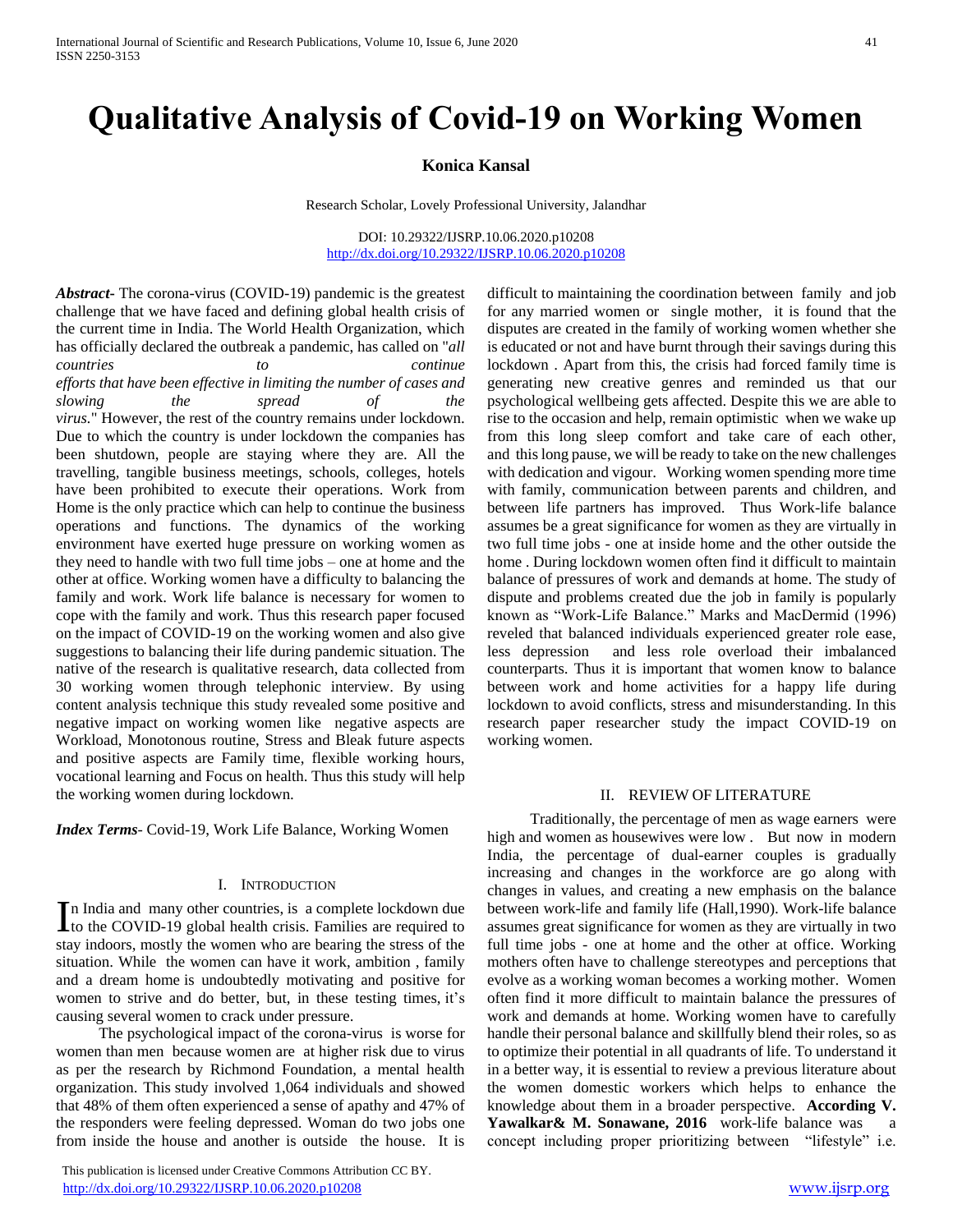health, leisure, family and spiritual development " and "work" and ambition i.e. career . It indicates the importance of work-life balance for a women was sound and stable family relationship. It was assumed that attitudes at work was carried over into home life (Kando and Summers 1971) or that work attitudes affect a basic orientation towards the self, others and children (Clark,2001).

## III. OBJECTIVE OF THE STUDY

 To study the impact of COVID -19 on the working women job and domestic work balance , researchers intended to study with the following objectives-

 1. To study the impact of COVID -19 on the working women.

 2. To suggest the recommendations for maintaining worklife balance during lockdown

## IV. METHODOLOGY

 **Method:** The present study primarily aims to describe the qualitative description of the impact of COVID-19 on working women. The data are collected in the form of some narrative description for understanding and deriving necessary interpretation regarding impact on women. **Sampling:** A purposive sampling is used which is valuable

sampling type for special situations. In the current analysis twenty working females (age 30-35) were selected. For the collection of data, telephonic interviewing and close contact of the researcher with the participants were use.

 **Tools:** A content analysis technique was used to examine the information or content and symbols contained in written documents or other communication media such as telephonic conversation or e-mails .So here, to conduct a content analysis, some negative and positive impact were. The investigators identified eight domains – four negative aspect of lockdown (Workload, Monotonous routine, Stress and Bleak future aspects) and four positive aspects of (Family time, flexible working hours, vocational learning and Focus on health) lockdown among the participants taken into considerations.

Procedure: In the present study the participants were selected by close contacts as everyone is undergoing this lockdown globally. Participants were working women and then they were contacted over telephonic interviews as because social distancing need to be maintained during this pandemic situation .The nature of the study was explained properly to the participants and at the same time it was also mentioned that the information would be kept confidential. Some positive and negative aspects had been identified that the participants might show during this lockdown state. The responses of the selected participants were recorded over the telephone. As the present study emphasized on qualitative research, content analysis method had been used to collect the data and interpreting the texts or content received or recorded from the participants.

# V. RESULTS

### **Objective1. To study the impact of COVID -19 on the working women.**

 Table 1 & 2: shows the Negative & Positive impact of Lockdown on working women

|                                    | <b>WORKLOAD</b>                                                                                                                                                                                                                                                                                                                                                                                                                     | <b>MONOTONOUS</b><br><b>ROUTINE</b>                                                                                                                                                                                                                                                                                                                                                                                                                                                   | <b>STRESS</b>                                                                                                                                                                                                                                                                                                                                                                                                                                                                  | <b>BLEAK</b><br><b>FUTURE</b><br><b>ASPECTS</b>                                                                                                                                                                                                                                                                                                              |
|------------------------------------|-------------------------------------------------------------------------------------------------------------------------------------------------------------------------------------------------------------------------------------------------------------------------------------------------------------------------------------------------------------------------------------------------------------------------------------|---------------------------------------------------------------------------------------------------------------------------------------------------------------------------------------------------------------------------------------------------------------------------------------------------------------------------------------------------------------------------------------------------------------------------------------------------------------------------------------|--------------------------------------------------------------------------------------------------------------------------------------------------------------------------------------------------------------------------------------------------------------------------------------------------------------------------------------------------------------------------------------------------------------------------------------------------------------------------------|--------------------------------------------------------------------------------------------------------------------------------------------------------------------------------------------------------------------------------------------------------------------------------------------------------------------------------------------------------------|
| <b>Married</b><br>working<br>women | professional<br>Many<br>found<br>it<br>women,<br>especially stressful and<br>difficult because to be<br>working from home as<br>well as doing household<br>chores, other activities<br>without much support<br>from their partners, thus<br>it was added load. Men<br>who used to go out for<br>work and children used to<br>go out for school are at<br>and creates a<br>home<br>demanding situation for<br>women. As the house is | Covid 19 and the resulting<br>lockdown has led to a<br>monotonous kind of a life<br>people are living the same<br>day<br>and<br>over<br>over.<br>Especially the working<br>women who stuck at home<br>are juggling between the<br>household and their office<br>work requirements this is<br>getting<br>tiresome<br>and<br>irritation<br>causing<br>and<br>frustration. Since they are<br>their<br>accustomed<br>to<br>dynamic office routine, it is<br>proving difficult for them to | Women who quit their job<br>just before the lockdown,<br>the quarantine has brought<br>with it an unending streak<br>of days when they can't<br>seek work out. Thus with<br>no work in hand they<br>feeling very unproductive<br>all day and it's making<br>scary fact that they are<br>living in times of pandemic<br>is adding to the stress. Pay<br>cut itself brings with a lot of<br>stress. Due to Stress and<br>anxiety women are facing<br>health issues and change in | The struggle does not end here.<br>Working women single or<br>difficult<br>married.<br>face<br>a<br>financial future. A single<br>mother burnt their all saving<br>because of jobless, now they<br>are worried how to pay school<br>fees, rent and another day to<br>day expenses. Some women<br>who are working hourly basis<br>job worried about their job |

**Table 1: Domains of Negative Aspects**

 This publication is licensed under Creative Commons Attribution CC BY. <http://dx.doi.org/10.29322/IJSRP.10.06.2020.p10208> [www.ijsrp.org](http://ijsrp.org/)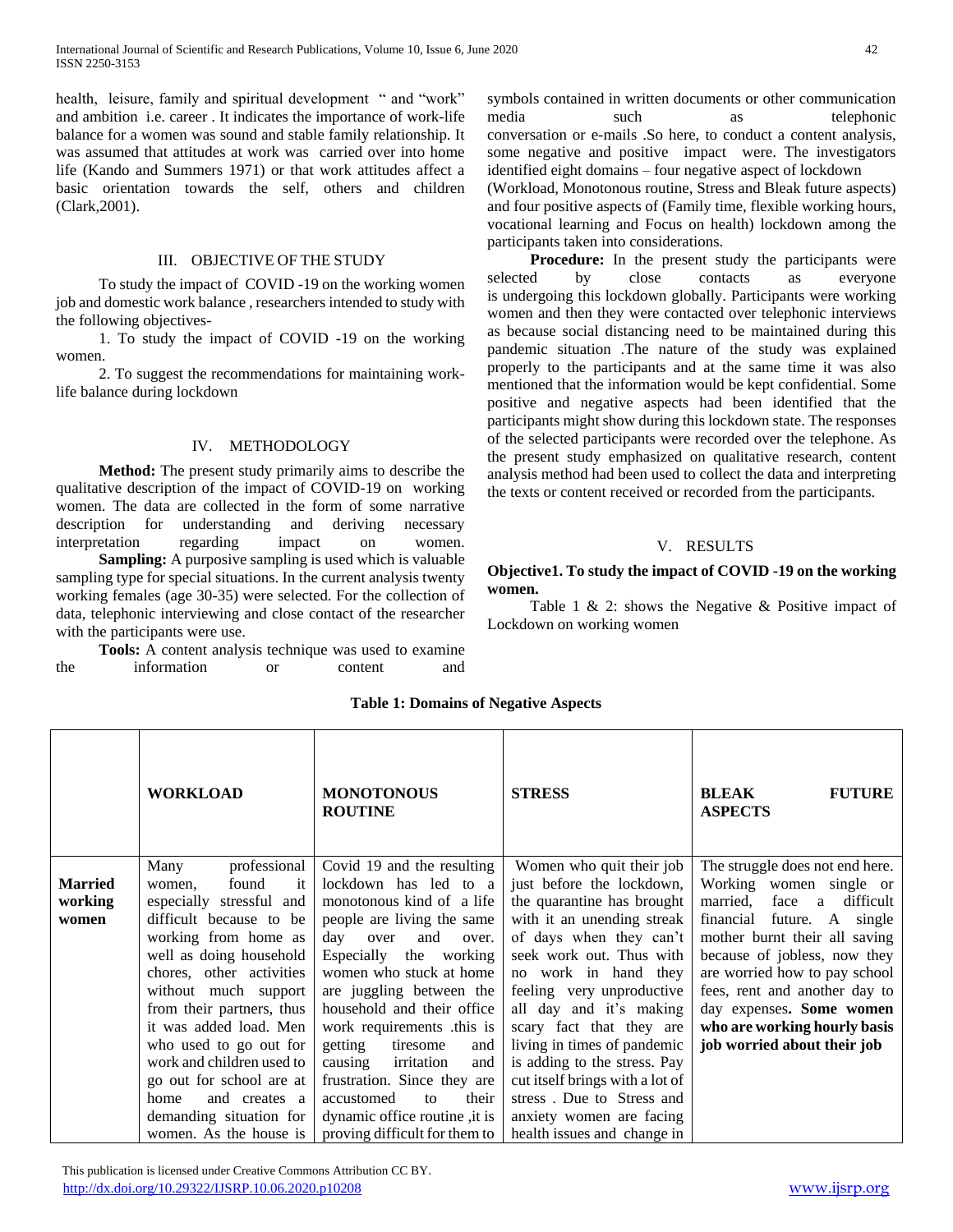# **Table 2 : Domains of Positive Aspects**

|                                                                                                                                                                                                                                                                                                                                                                                                                                                                                                                                                                                                                                                                                                                                                                                                                                                                                                                                                                                                                                          | <b>FAMILY TIME</b> | <b>FLEXIBLE</b><br><b>WORKING</b><br><b>HOURS</b> | <b>VOCATIONAL</b><br><b>LEARNING</b> | <b>FOCUS ON HEALTH</b>                                                                                                                                                                                                                                |
|------------------------------------------------------------------------------------------------------------------------------------------------------------------------------------------------------------------------------------------------------------------------------------------------------------------------------------------------------------------------------------------------------------------------------------------------------------------------------------------------------------------------------------------------------------------------------------------------------------------------------------------------------------------------------------------------------------------------------------------------------------------------------------------------------------------------------------------------------------------------------------------------------------------------------------------------------------------------------------------------------------------------------------------|--------------------|---------------------------------------------------|--------------------------------------|-------------------------------------------------------------------------------------------------------------------------------------------------------------------------------------------------------------------------------------------------------|
| Spending<br>Companies Allowing women<br>During lockdown women<br>quality<br>time with husband, kid's,<br>to work from home or offering<br>who could not grieve in the<br>and in laws, having fruitful<br>them flexible working hours.<br>busy schedule, now they<br>have a time to refreshing<br>with<br>conversation with family<br>Thus women feel peace as fixed<br>work.<br>members. This<br>hours to complete the work.<br>Working<br>past<br>creates<br>hobbies by cooking doing<br>positive<br>women<br>environment<br>painting,<br>watching<br>as<br>they do not<br>get<br>this<br>which<br>movies<br>were<br>possible<br>opportunity every day.<br>during<br>not<br>Communication<br>busy<br>work<br>and<br>family activities. Thus they<br>with<br>kids<br>the<br>lowers<br>various<br>activities<br>increases,<br>learn<br>of<br>through online.<br>lots<br>doubts,<br>conflicts<br>misunderstanding<br>between<br>couples<br>as<br>well<br>other<br>as<br>family<br>members<br>making<br>and<br>their<br>relations stronger. |                    |                                                   |                                      | Every women wants to fit<br>but for a working women it<br>is very difficult to keep fit<br>During<br>lockdown thus is a good<br>chance to maintain their<br>fitness and do health care by<br>exercising, taking proper<br>sleep, eating healthy food. |